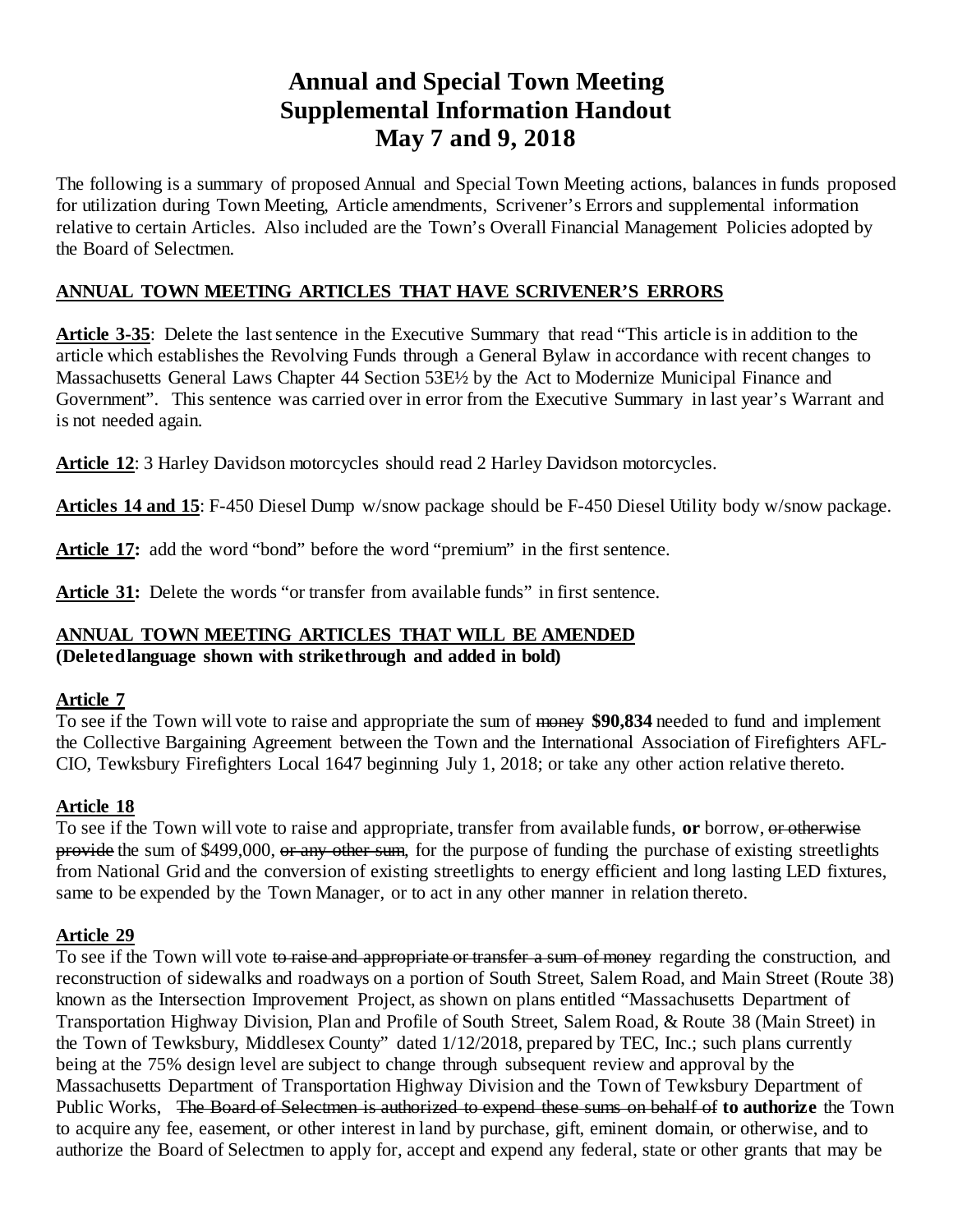available for the project, or take any action relative thereto. A copy of the plans may be viewed at the Department of Public Works, Engineering Division, 999 Whipple Road, Tewksbury, MA 01876, and the Town Clerk's Office, Town Hall, 1009 Main Street, Tewksbury, MA 01876.

### **SPECIAL TOWN MEETING ARTICLES THAT HAVE SCRIVENER'S ERRORS**

**Article 1**: FB Reserve Fund should read Finance Committee Reserve Fund.

# **BACKGROUND INFORMATION VARIOUS ARTICLES**

### **Article 4**

The following chart is a summary of expenditures and revenues for Fiscal Years 2017, 2018 and 2019. Within the Uses of Funding section, the appropriations include the budget and all other financial articles approved at previous Town Meetings and those being proposed. Cherry Sheet Offsets, Other Local Expenditures and State and County Charges are areas that need to be accounted for in addition to Town Meeting appropriations. The \$2,558,953 surplus in Fiscal Year 2017 became part of certified Free Cash and Water and Sewer Retained Earnings. A portion of each was spent at previous Town Meetings and a portion transferred into their respective Stabilization Funds. The \$112,308 projected surplus in Fiscal year 2019 is from Water and Sewer Enterprise Fund revenue.

| <b>Summary Expenditures and Revenues</b>          |             |                    |                    |               |
|---------------------------------------------------|-------------|--------------------|--------------------|---------------|
|                                                   | Actual      | Actual             | Projection         | <b>Budget</b> |
|                                                   | Budget FY17 | <b>Budget FY18</b> | <b>Budget FY19</b> | Inc/(Dec)     |
| Uses of Funding (Amounts to be Raised)            |             |                    |                    |               |
| Appropriations                                    | 102,944,703 | 105,026,751        | 109,446,628        | 4,419,877     |
| Reserve Appropriation                             |             |                    | 80,755             | 80,755        |
| Water, Sewer and Cable TV Enterprise Fund Budgets | 12,696,468  | 13,828,102         | 13,393,250         | (434, 852)    |
| Special Articles and Transfers                    | 15,405,501  | 5,105,655          | 5,992,834          | 887,179       |
| Cherry Sheet Offsets                              | 36,135      | 36,597             | 36,597             |               |
| Other Local Expenditures                          | 1,314,758   | 1,289,456          | 1,133,298          | (156, 158)    |
| <b>State and County Charges</b>                   | 1,481,964   | 1,625,949          | 1,788,544          | 162,595       |
| Total Use of Funding                              | 133,879,529 | 126,912,510        | 131,871,906        | 4,959,396     |
| Sources of Funding                                |             |                    |                    |               |
| <b>Property Taxes</b>                             | 70,129,206  | 74,363,094         | 77,035,771         | 2,672,677     |
| Debt Exclusions                                   | 8,421,310   | 8,029,204          | 9,059,365          | 1,030,162     |
| <b>State Estimated Revenues</b>                   | 16,410,387  | 16,585,377         | 16,585,377         |               |
| <b>Local Estimated Revenues</b>                   | 12,715,636  | 8,586,719          | 9,458,687          | 871,968       |
| Other Available Funds                             | 28,761,943  | 19,348,116         | 19,845,014         | 496,898       |
| <b>Total Sources of Funding</b>                   | 136,438,482 | 126,912,510        | 131,984,214        | 5,071,704     |
| Surplus/(Deficit)                                 | 2,558,953   |                    | 112,308            | 112,308       |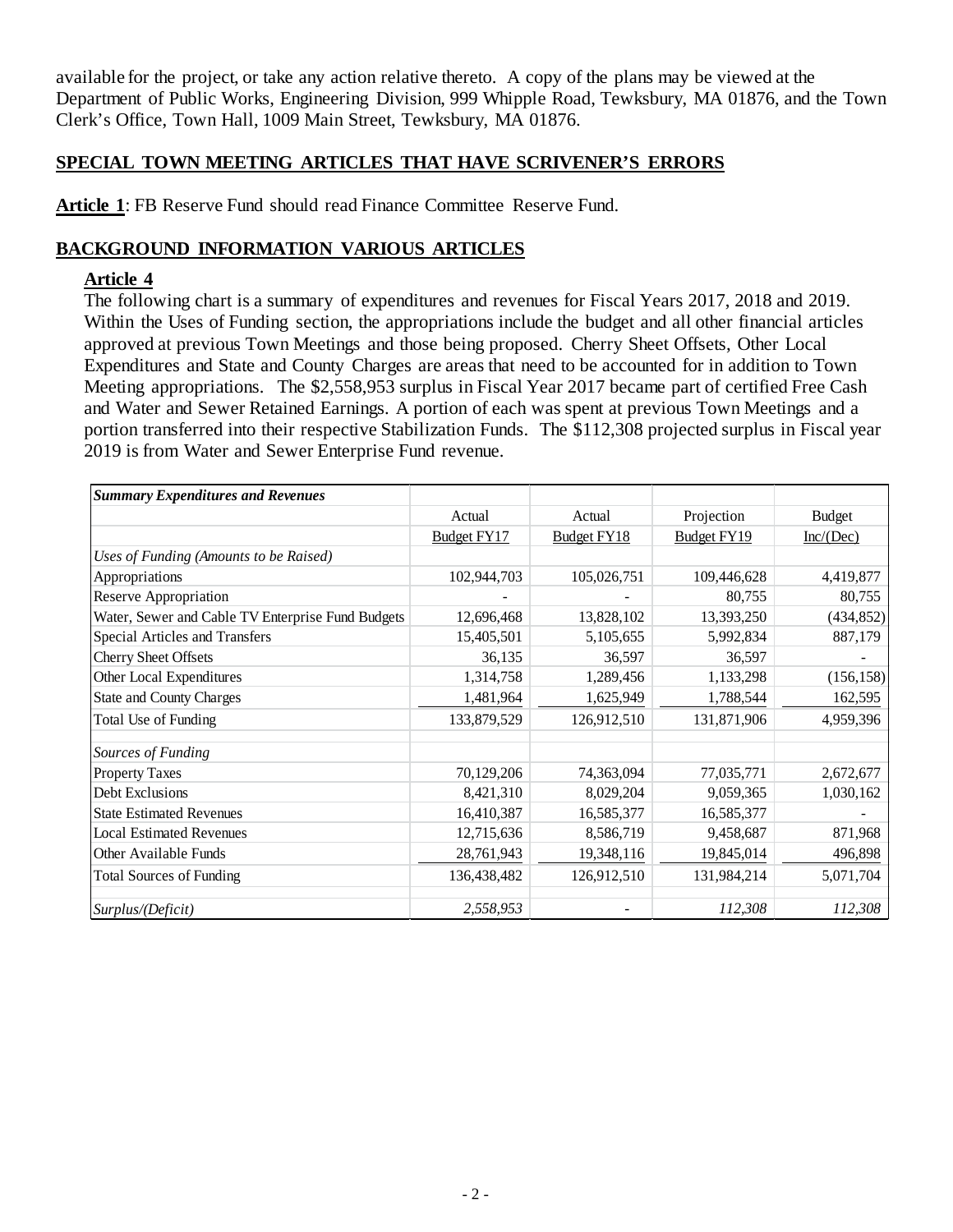| <b>General Fund Budget Classification</b>                | Expended                 | <b>Budgeted</b>    | Projected          | <b>Budget</b> |
|----------------------------------------------------------|--------------------------|--------------------|--------------------|---------------|
| <b>Budget Summary</b>                                    | Budget FY17              | <b>Budget FY18</b> | <b>Budget FY19</b> | Inc(Dec)      |
| <b>Total Town Budget Net Allocations</b>                 | 34,583,276               | 35,654,305         | 36,717,630         | 1,063,325     |
| Reserve Appropriation                                    |                          |                    | 80,755             | 80,755        |
| <b>Total Exempt Town Debt</b>                            | 5,104,242                | 4,981,076          | 6,106,524          | 1,125,449     |
| <b>Total School Budget Net Allocations</b>               | 52,758,955               | 55,628,744         | 57,344,864         | 1,716,119     |
| <b>Total Exempt School Debt</b>                          | 3,144,086                | 3,071,245          | 2,982,702          | (88, 544)     |
| Shawsheen Tech                                           | 5,646,988                | 5,566,567          | 6,201,732          | 635,165       |
| Essex North Shore Agricultural and Tech. School District | 76,384                   | 76,384             | 56,968             | (19, 416)     |
| Water Enterprise Fund                                    | 6,922,471                | 7,565,043          | 6,887,912          | (677, 131)    |
| Sewer Enterprise Fund                                    | 5,621,009                | 5,663,059          | 5,905,338          | 242,279       |
| Cable TV Enterprise Fund                                 | $\overline{\phantom{a}}$ | 600,000            | 600,000            |               |
| <b>Total Budget Net Allocations/Offsets</b>              | 113,857,410              | 118,806,423        | 122,884,425        | 4,078,001     |

Note: FY19 Budget includes all action being proposed at Annual and Special Town Meeting

| <b>Raise and Appropriate General Fund</b>                                          |               |
|------------------------------------------------------------------------------------|---------------|
| Annual Town Meeting Article 4: FY19 General Fund                                   | \$109,103,395 |
| Annual Town Meeting Article 5: FY19 General Fund                                   | \$89,106      |
| Annual Town Meeting Article 6: FY19 General Fund                                   | \$53,774      |
| <b>Annual Town Meeting Article 7: FY19 General Fund</b>                            | \$90,834      |
| Annual Town Meeting Article 31: FY19 General Fund                                  | \$109,519     |
| <b>Total Raise and Appropriate General Fund:</b>                                   | \$109,446,628 |
| Raise and Appropriate Sewer Enterprise Fund                                        |               |
| <b>Annual Town Meeting Article 9: FY18 Sewer Enterprise Budget</b>                 | \$5,905,338   |
| Raise and Appropriate Water Enterprise Fund                                        |               |
| <b>Annual Town Meeting Article 10: FY18 Water Enterprise Budget</b>                | \$6,887,912   |
| Raise and Appropriate Cable TV Enterprise Fund                                     |               |
| Annual Town Meeting Article 11: FY18 Cable TV Enterprise Budget                    | \$600,000     |
| <b>Transfers Stabilization Fund</b>                                                |               |
| Stabilization Fund Balance May 2018:                                               | \$3,458,486   |
| Annual Town Meeting Article 12: Town Vehicles and Equipment                        | $(\$998,199)$ |
| Annual Town Meeting Article 13: School Vehicles, Building Maintenance and Security | (\$413,500)   |
| <b>Remaining Balance:</b>                                                          | \$2,046,787   |
| <b>Transfer Retained Earning's Water Enterprise Fund</b>                           |               |
| Water Enterprise Fund Retained Earnings Balance May 2018                           | \$4,017,557   |
| Annual Town Meeting Article 14: Water Main Project, hydrants and vehicle purchases | (\$2,238,500) |
| <b>Remaining Balance:</b>                                                          | \$1,779,057   |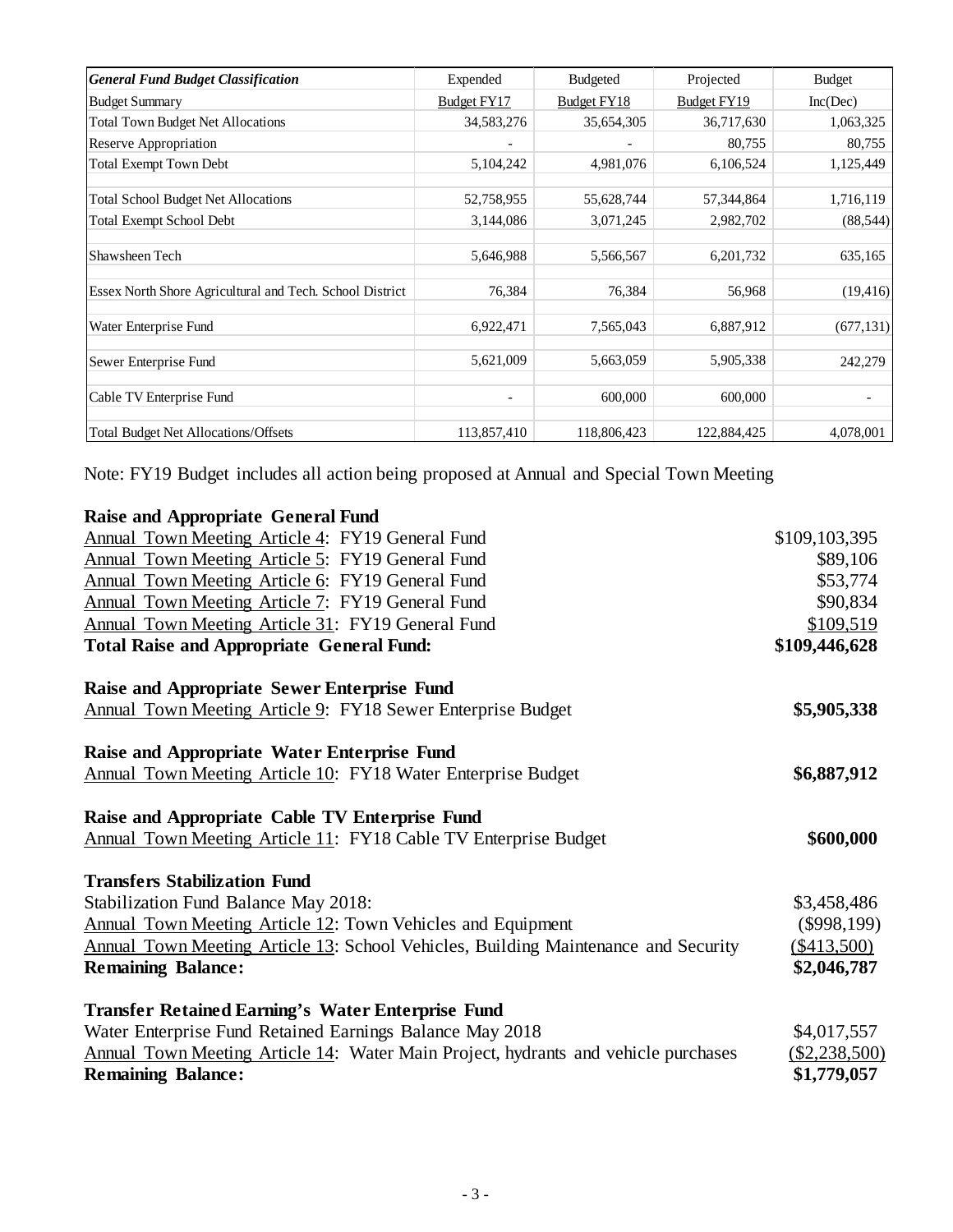| Transfer Retained Earning's Sewer Enterprise Fund                                        |               |
|------------------------------------------------------------------------------------------|---------------|
| Sewer Enterprise Fund Retained Earnings Balance May 2018                                 | \$3,948,805   |
| Annual Town Meeting Article 9: Transfer within sewer revenue to offset debt increase     | $(\$253,244)$ |
| Annual Town Meeting Article 15: Inflow/Infiltration, pump stations and vehicle purchases | $(\$642,500)$ |
| <b>Remaining Balance:</b>                                                                | \$3,053,081   |
| <b>Water Stabilization Fund</b>                                                          | \$1,809,766   |
| No Transfers, Balance May 2018                                                           |               |
| <b>Sewer Stabilization Fund</b>                                                          |               |
| No Transfers, Balance May 2018                                                           | \$3,709,566   |
| <b>Transfer Overlay Surplus</b>                                                          |               |
| FY18 Overlay Surplus Balance:                                                            | \$125,000     |
| Town Meeting Article 19: Real and Personal Property Revaluation                          | (\$100,000)   |
| Town Meeting Article 20: Seniors and Veterans Tax Relief Program                         | (\$25,000)    |
| <b>Remaining Balance:</b>                                                                |               |
| <b>Community Preservation Act Fund</b>                                                   |               |
| <b>CPA Historic Reserve Balance:</b>                                                     |               |
| CPA Housing Reserve Balance No Transfers:                                                | \$363,299     |
| <b>Transfer CPA Undesignated</b>                                                         |               |
| CPA Undesignated Fund Balance May 2018:                                                  |               |
| \$1,223,519                                                                              |               |
| <b>Annual Town Meeting Article 23: Improve/Expand Trails at Chandler Wellfields</b>      | $(\$40,000)$  |
| Annual Town Meeting Article 24: Water Sprinkler Park at Saunders Recreation Area         | $(\$50,000)$  |
| Annual Town Meeting Article 26: Improvements to Long Pond                                | $(\$60,380)$  |
| Annual Town Meeting Article 27: Restore "The Pines" historic State Hospital Cemetery     | (\$39,000)    |
| <b>Remaining Balance:</b>                                                                | \$1,034,139   |
| <b>Transfer CPA Open Space Reserve</b>                                                   |               |
| CPA Open Reserve/Recreation Balance May 2018:                                            | \$139,559     |
| Annual Town Meeting Article 25: Fitness Court at Saunders Recreation Area                | (\$115,000)   |
| <b>Remaining Balance:</b>                                                                | \$24,559      |
| <b>Transfer Free Cash Special Town Meeting</b>                                           |               |
| FY18 Certified Free Cash Balance:                                                        | \$600,000     |
| Special Town Meeting Article 2: Snow and Ice                                             | $(\$600,000)$ |
| <b>Remaining Balance:</b>                                                                |               |

# **FURTHER DETAILED INFORMATION-CERTAIN ANNUAL TOWN MEETING ARTICLES**

#### **Article 5 Raise and Appropriate \$89,106:**

This article is for the collective bargaining agreement that was settled between the Town and the Police Patrolman's Union. The agreement is a 3 year contract that has a first year cost of \$89,106. The highlights include a 2.5% salary increase for year 1 and 2.25% for years 2 and 3. It also includes an increase in longevity, .25% in year 1; .75% for all increments except 5 year increment in year 2 and .75% for all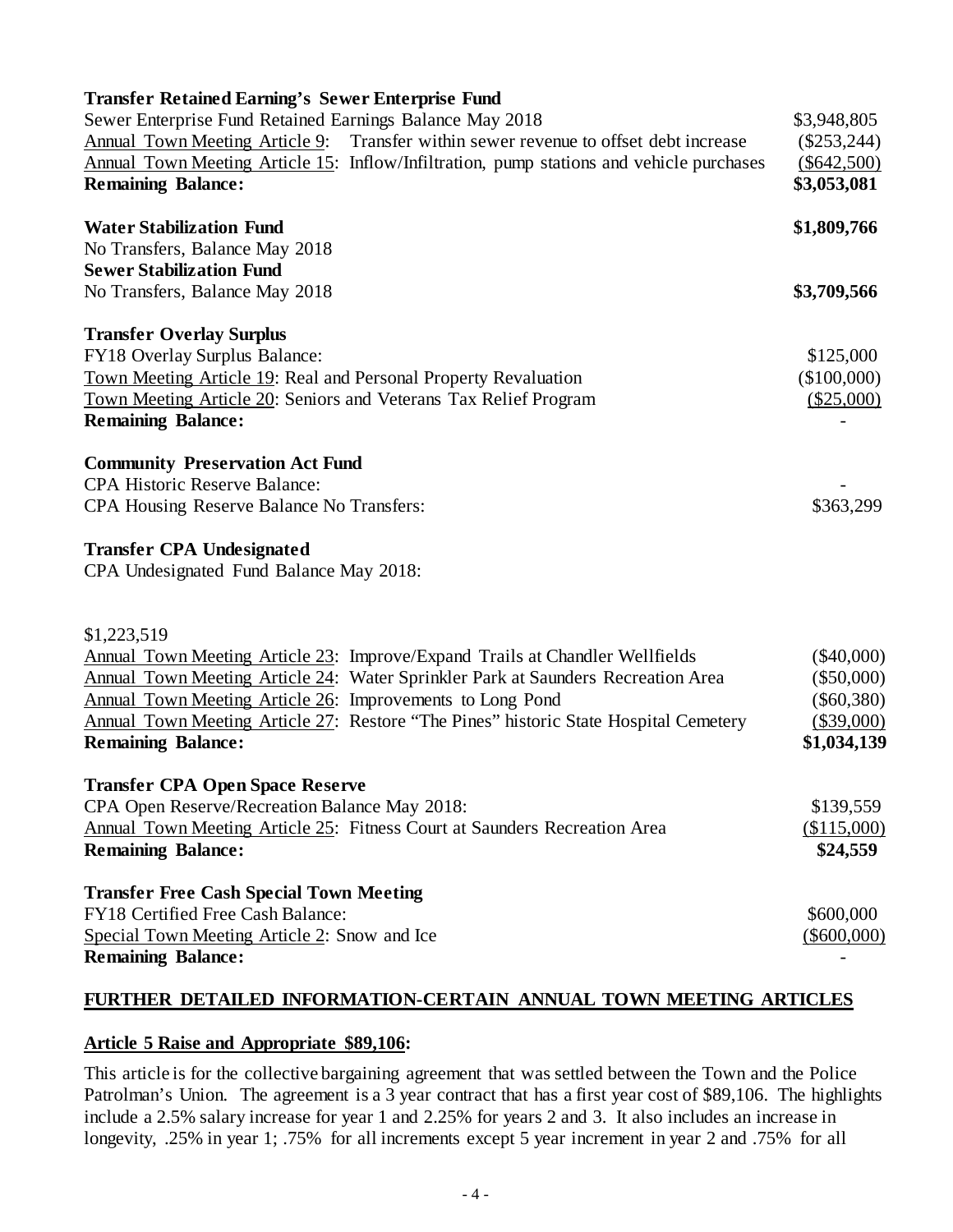increments except 5 year increment in year 3. The projected second year contract will cost \$87,418 and the projected third year \$89,624 for a projected total three year cost of \$266,147.

### **Article 6 Raise and Appropriate \$53,774:**

This article is for the collective bargaining agreement that was settled between the Town and the Police Superior Officer's Union. The agreement is a 3 year contract that has a first year cost of \$53,774. The highlights include a 2.5% salary increase for year 1 and 2.25% for years 2 and 3. It also includes an increase in longevity, .25% in year 1; .75% for all increments except 5 year increment in year 2 and .75% for all increments except 5 year increment in year 3. The projected second year contract will cost \$45,109 and the projected third year \$46,101 for a projected total three year cost of \$144,984.

# **Article 7 Raise and Appropriate \$90,834:**

This article is for the collective bargaining agreement that was settled between the Town and the Firefighter's Union. The agreement is a 3 year contract that has a first year cost of \$126,733 of which \$90,834 is being appropriated within this article and the remainder to be funded with the Fire Department Budget. The highlights include a 2.5% salary increase for year 1 and 2.25% for years 2 and 3. It also includes an increase in longevity, .25% in year 1; .75% for all increments except 5 year increment in year 2 and .75% for all increments except 5 year increment in year 3. The projected second year contract will cost \$91,179 and the projected third year \$93,970 for a projected total three cost of \$311,882.

# **Article 12 transfer \$998,199 from Stabilization Fund:**

### (3) Liquid De-icing Saddle Tank Assemblies \$15,000:

Containing liquid solution of salt brine, which is sprayed onto the dry salt crystal as it is dispersed from the sander's spinner, the brine provides moisture to begin the process of dissolving the salt crystal. The process increases the effectiveness of the salting operation. The Town first began utilizing this process 12 years ago. Due to the corrosive nature of the salts, the equipment has been disabled and needs to be replaced.

### Asphalt Spreader-Box and Trailer \$26,000:

This piece of equipment, and the cost to purchase, will be shared with the Water Enterprise Fund. The spreader box will give both divisions the ability to pave larger areas of roadway distresses and failures. The past practice has been to contract the paving of larger areas. Due to the higher cost of contractual services many of these sites are deferred or not addressed. The Highway Division will utilize the equipment to address failures of road pavement and trenches associated with drainage projects. The Water Division staff will be able to repair larger trenches resulting from water breaks.

### Drainage Stormwater Assessment \$50,000:

The Town is required to comply with the NPDES Small Municipal Storm Sewer System (MS4) Permit requirements established by the U. S. EPA. The Town will contract with an engineering consultant to evaluate the overall costs of a Town-wide Stormwater Program designed to ensure compliance with the EPA permit. As part of the FY18 budget, the Town requested \$35,000 to be used in conjunction with a 319 grant. Unfortunately, the grant funding was not received, and as a result the DPW requests the remaining portion of the funds to complete the evaluation.

# F-550 Forestry Body and Snow Package \$105,000:

This vehicle will replace Truck #9, a model year 2000, ¾ Ton, 2-wheel drive pickup truck. The current vehicle is used for the Supervisor's transportation and for temporary summer staff. The upgrade will provide the Division with a more functional vehicle for forestry and snow operations.

Bombardier Sidewalk Tractor w/ Blower \$160,000: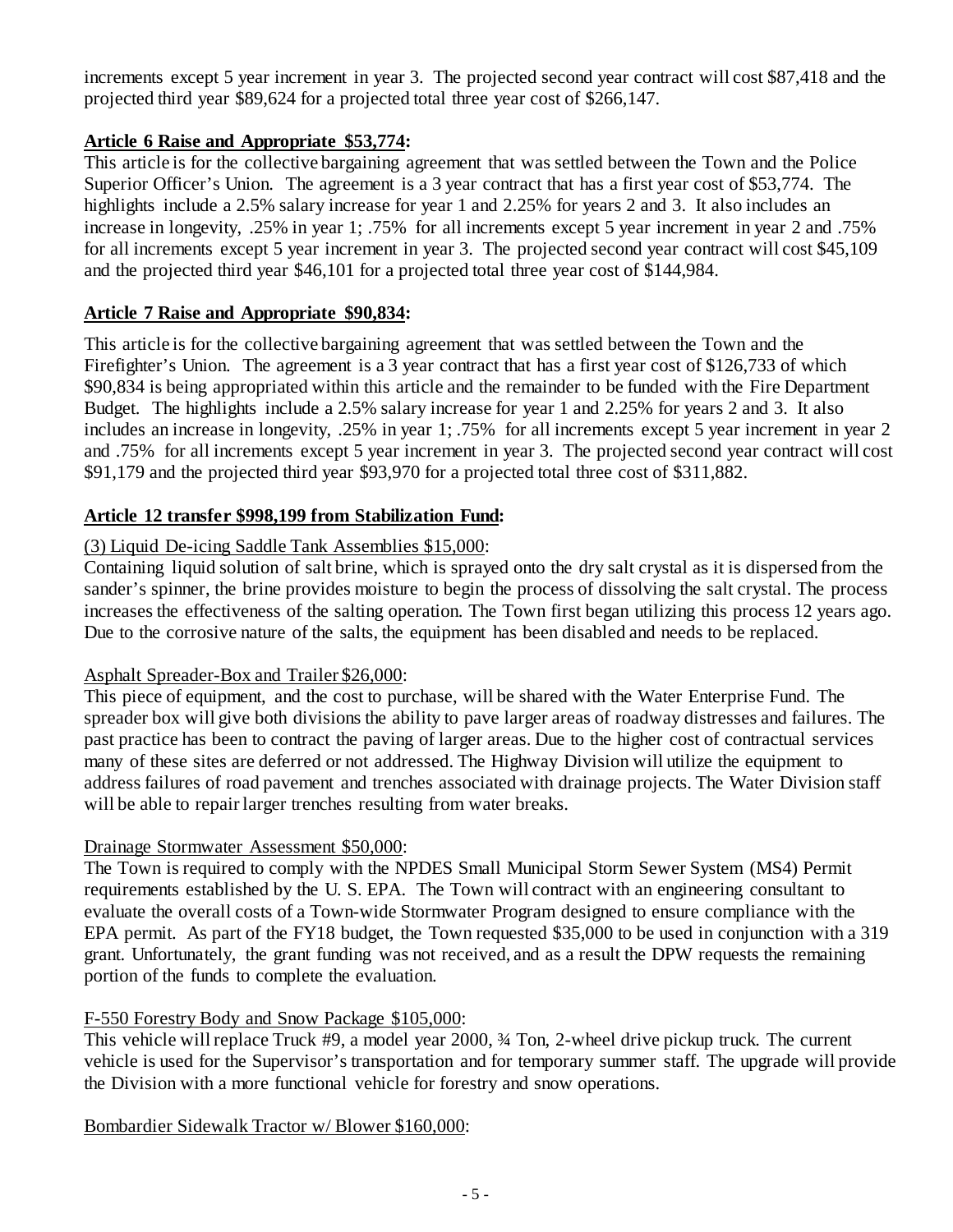A dedicated tractor designed for sidewalk snow removal is needed to address the 16.5 miles of sidewalks the Town has identified for sidewalk clearing. The existing tractor can't address the scale of the operation and a second vehicle is needed. The tractor will be equipped with a v-blade plow and snow blower. Two (2) 10-Wheel Dump w/Plow Package and Sander \$250,000:

Trucks #54 and #52 are scheduled to be replaced due to deteriorating body and mechanical systems. Both vehicles are 5-Ton Dump Trucks with plows and sanders, model year 1990 and 1994, respectively. Both existing vehicles need major modifications and repairs. The upgrade will provide greater hauling capacity, updated snow plowing package. In addition, both existing sanders have been discontinued and replacement parts are not available.

### Response/Administrative Vehicle (Car 1) \$40,000:

Replace Fire Chief's response and administrative vehicle (Car 1) with a Ford AWD or equivalent vehicle through the State, Plymouth County Cooperative, or Metropolitan Area Planning Council bid process. Purchase would include new emergency and safety lighting, two-way radios, and related fire officer operational equipment. The vehicle will be used by the Fire Chief to support his job functions and 24-hour response to emergencies. The current vehicle used by the Chief is a 2013 Ford Interceptor and the vehicle will be turned over to the Deputy Fire Chief for the same use. The Deputy Chief's vehicle, a 2006 Ford Explorer and will be turned over to the Fire Investigator for Departmental use and response. The Fire Investigator's current vehicle is a 2006 Ford Explorer in poor condition mechanically and will be taken out of service.

### Two (2) Harley Davidson Motorcycles \$38,222:

The funds provided in this account will provide the Department's Motor Unit with two new police motorcycles with the latest safety features (radio, lights, radar unit, sirens). The cost is attributed to the price of the two new motorcycles and the purchase/transfer of all necessary equipment. The 38,222 budget was for 2 new motorcycles (trade- in 1 of our current 2014's) and to retain one of our current 2014's to make a total of 3 Department motorcycles.

### Police Sergeant and Lieutenant Assessment Center \$25,700:

The funds in this account will provide for a Civil Service delegated sole assessment center examination for up to 10 Lieutenant Candidates and 25 Sergeant Candidates.

#### Ford F-150 pickup truck \$38,277:

This vehicle will be used by an additional employee added to the Town Facilities Department to work between various town buildings and grounds throughout the year.

### **Article 13 transfer \$413,500 from Stabilization Fund:**

### Carpeting/VCT at Center School and Ryan School \$25,000:

Replace VCT and carpeting at portions of the Center School and the Ryan School. Tiles have started to come up over the years and the carpets are fraying and stained.

#### Districtwide roof repairs \$250,000:

Due to the age of the current roofs of the older school buildings, there is a constant need to provide repairs in weak areas.

#### Forge Steamer with Kettle - Ryan School \$25,000:

The boiler and the steamer with kettle have reached their usage life. They were purchased in 1999. They need to be replaced as they have not been able to be used for months.

#### Ryan School Teacher Presentation Laptops \$53,500: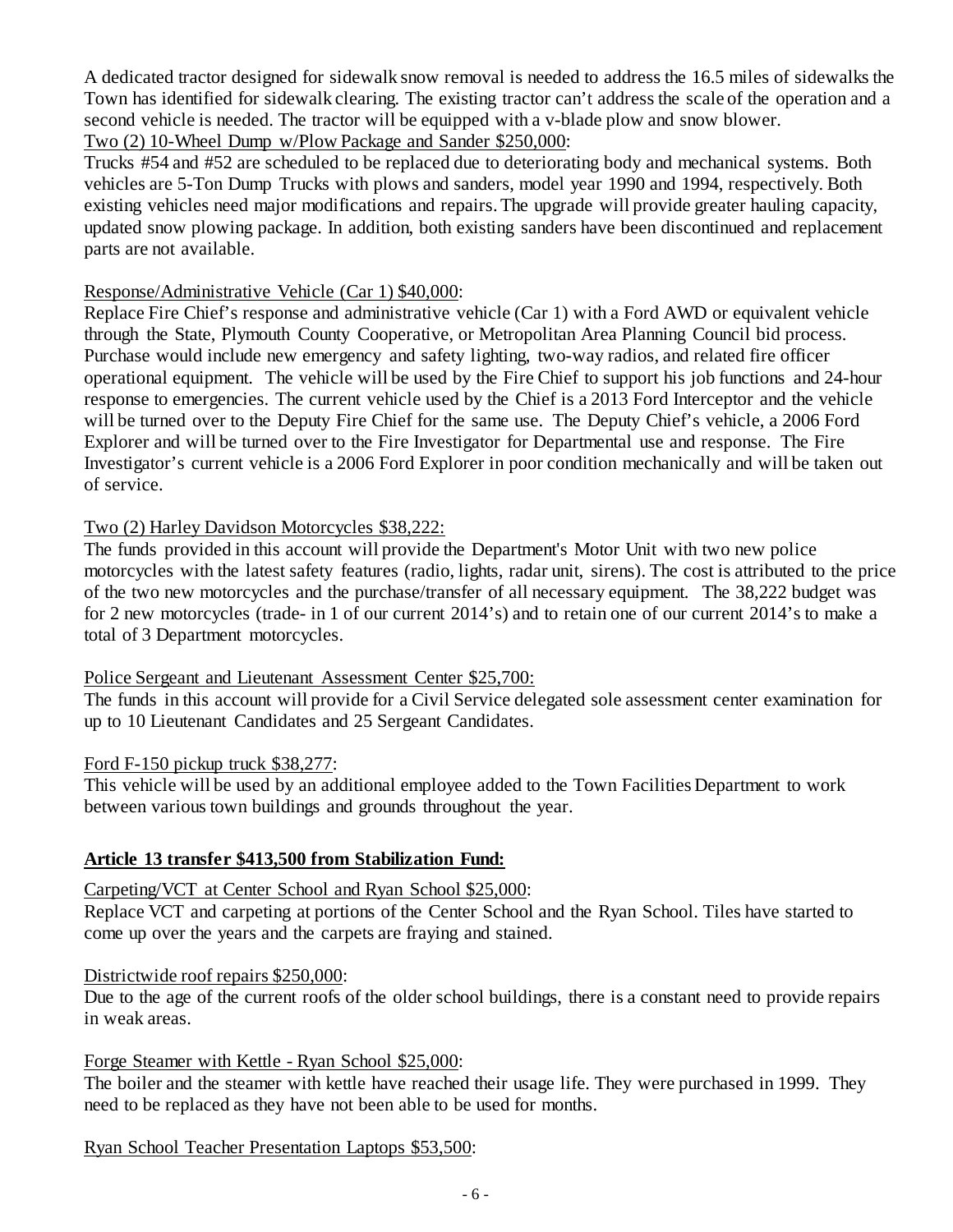Fund will be used to supply the Ryan School teachers with laptops to use with their presentation software.

### Technology upgrades to switches \$60,000:

As a continued effort to stay on top of the technology in the district, we have phased in upgrading of our switches.

### **Article 14 transfer \$2,238,500 from Water Retained Earnings:**

### Asphalt Spreader-Box and Trailer \$26,000:

The cost and use of this equipment will be shared with the Highway Division. The spreader box will allow Water Division staff to repair larger water trenches as a result of water main breaks.

### 763 Bobcat \$40,000:

This piece of equipment replaces the existing Water Division bobcat, which is a 1995 low-flow model. The replacement will be equipped with high-flow hydraulics enabling it to be fitted with updated attachments. The drive-chain casing, which is integral to the body of the equipment, is rusted and leaking gear fluids. Funds to purchase the new model will be shared with the Sewer Enterprise Fund.

### F-450 Diesel Utility Body w/ Snow Package \$47,500:

This vehicle will replace Truck #8, which is a model year 2011, F-350 Pickup. The vehicle is assigned to the Water/Sewer Supervisor. The truck has experienced continued problems with the transmission and the under-body has excessive rot, which will make repairs ongoing. The pickup style body is to be replaced with a Utility styled body, more appropriate for the work of the Supervisor. Funds to purchase the new vehicle will be shared with the Sewer Enterprise Fund.

### Hydrant Replacement/Install \$125,000:

Replace 25 hydrants as part of the ongoing hydrant replacement program. This annual program is intended to replace aging, malfunctioning, and/or out-of-service fire hydrants and to implement the standardization of hydrants throughout Town. The project began in 2006 and was reinstituted in 2010 to address a large number of out-of-service hydrants. Since 2010 over 350 hydrants have been replaced.

### Water Main Replacement \$2,000,000:

This project requests funds to replace water mains associated with two MassDOT paving and road reconstruction projects along Main St (Route 38). Water mains that are undersized and /or made from cement-like materials will be replaced with lined ductile iron. The work must be completed prior to road reconstruction. Water mains to be replaced include those within the work limits of the South/Salem/Main St. intersections; and on Main St. from North St. to Old Boston Rd.

### **Article 15 transfer \$642,500 from Sewer Retained Earnings:**

#### 763 Bobcat \$40,000:

Purchase costs will be shared with the Water Enterprise (see explanation above for Article 14)

#### F-450 Diesel Utility Body w/ Snow Package \$47,500:

Purchase costs will be shared with the Water Enterprise (see explanation above for Article 14)

#### Pump Station Improvements \$205,000:

This request funds two projects within the Sewer Enterprise account. The first is to design the installation of an in-line grinder for the Heath Row Pump Station. The installation of a grinder will alleviate the number of station alarms caused by binding and clogging of the pumps. The second project will be to fund nonparticipating improvements to the 12 pump stations to be modified through the Hazard Mitigation Program Grant, funded as a matching grant through FEMA.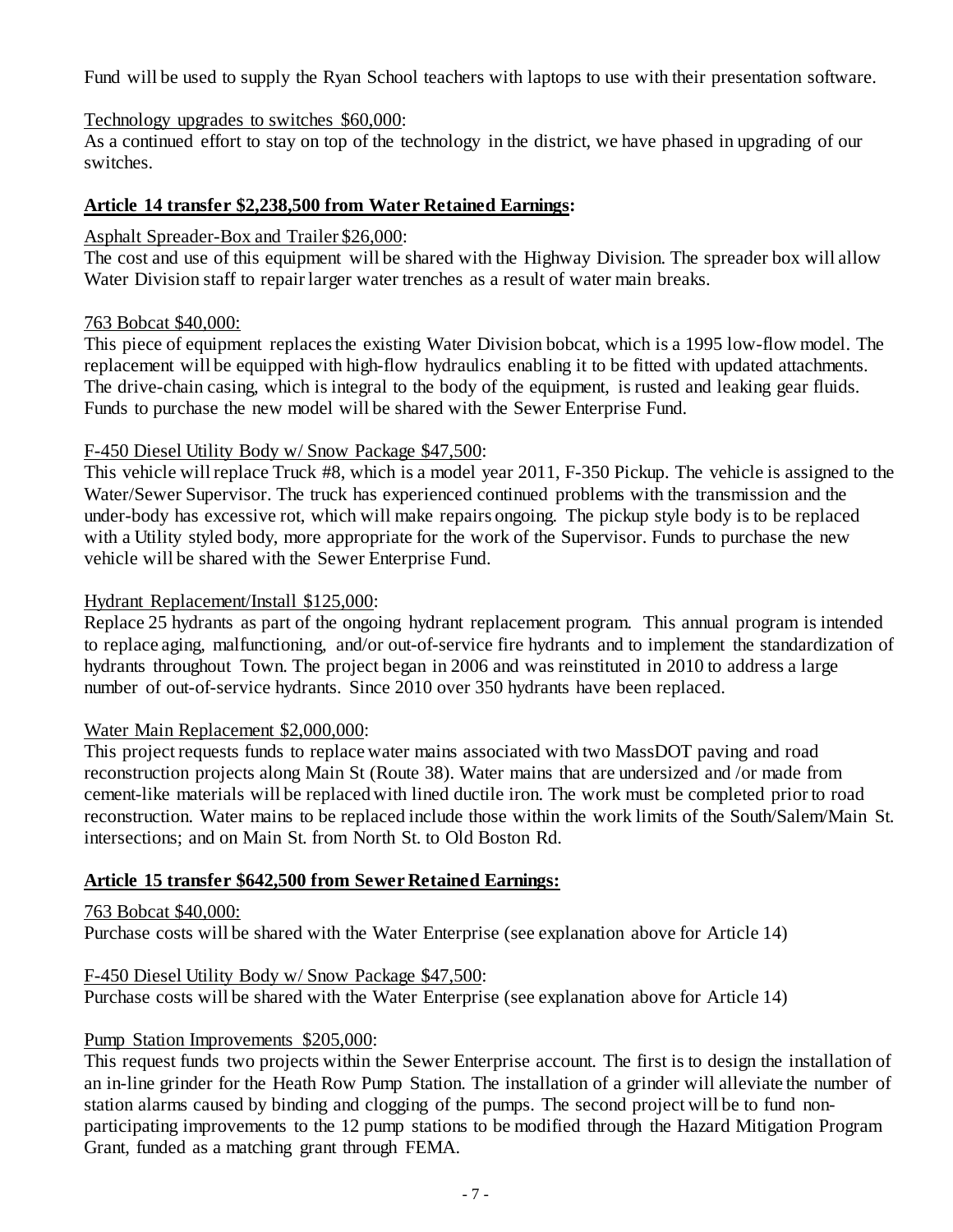### Infiltration and Inflow (I/I) Control \$350,000:

This project is an on-going request to rehabilitate sewer manholes, pipe segments and services that have been found to be sources of Infiltration and Inflow. As part of a five-year remediation plan required by the DEP, investigative efforts which identify manholes and pipe defects need to be repaired.

# **Article 16 Bond Premium**

Bond Proceeds from a July 2016 Bond refinancing must be used to reduce the bonds that were refinanced. As required by State Statute, this article uses a portion of those proceeds (\$66,068) to reduce existing Town Exempt Debt Principal.

# **Article 17 Bond Premium Water Treatment Plant:**

This \$557,433.26 is the amount of premium received by the Town in connection with \$12,500,000 of bonds issued for the Project as part of the Town's 2015 bond issue and can be appropriated by a majority vote of the Town for the Project under MGL Ch.44, §20.

### **Article 18 Authorize the Borrowing of \$499,000 for Streetlights:**

The Town has undertaken an initiative regarding streetlights, which includes purchasing them from National Grid and changing them over to LED lighting to save electricity costs. After a cost analysis and inventory, the Town has agreed to purchase the streetlight fixtures from National Grid for \$1 for 1,711 luminaires, 36 non-distribution poles and designated supporting equipment. In addition the Town has entered into an agreement with Merrimac Municipal Light Department to maintain the Streetlight Fixtures since National Grid will no longer be responsible. The cost savings is approximately \$80,855 per year. The savings are generated from not having to pay a facility charge per fixture per month to NGRID. The projected cost for maintenance is included in the savings.

Converting all streetlights to LED lights would allow an additional cost savings to the Town in the area of electricity supply. The savings would be approximately \$94,631 per year. The cost to convert to LED lights would be \$686,897, which would include a streetlight inventory audit, design and installation, plus wireless controls to monitor when the lights turn on/off and their brightness. The project cost will be defrayed by a grant from the Department of Energy Resources of \$111,577 and a utility incentive of \$102,639, bringing the cost of the project down to \$472,681. The project will be funded through a short term borrowing, and it will be paid back using the savings in streetlight costs. The project payback will be less than 3 years, and the work should be completed by December 31, 2018.

### **Article 23 transfer \$40,000 from CPA Undesignated Reserve**

Expand/Improvements to existing trail network at the former Chandler Street Wellfields \$40,000: To design and install three code compliant pedestrian boardwalks with handrails as necessary that will create a two mile loop trail at the Chandler Well Fields. The lengths of these three boardwalks are approximately 60', 100', and 170'. A portion of the loop trail is located along the proposed Bay Circuit Trail in Tewksbury. This loop trail overlooks the expansive well field wetlands which provide some of the nicest views in Tewksbury, while offering great wildlife observation points and educational opportunities for those interested in the outdoors.

### **Article 24 transfer \$50,000 from CPA Undesignated Reserve**

### Water Sprinkler Park at Saunders Recreation Area on Livingston Street \$50,000:

Funds will be used to install children's recreation type water sprinklers in an area close to the playground at Saunders Recreation Area on Livingston Street to be used during summer months as an added attraction for parents and children.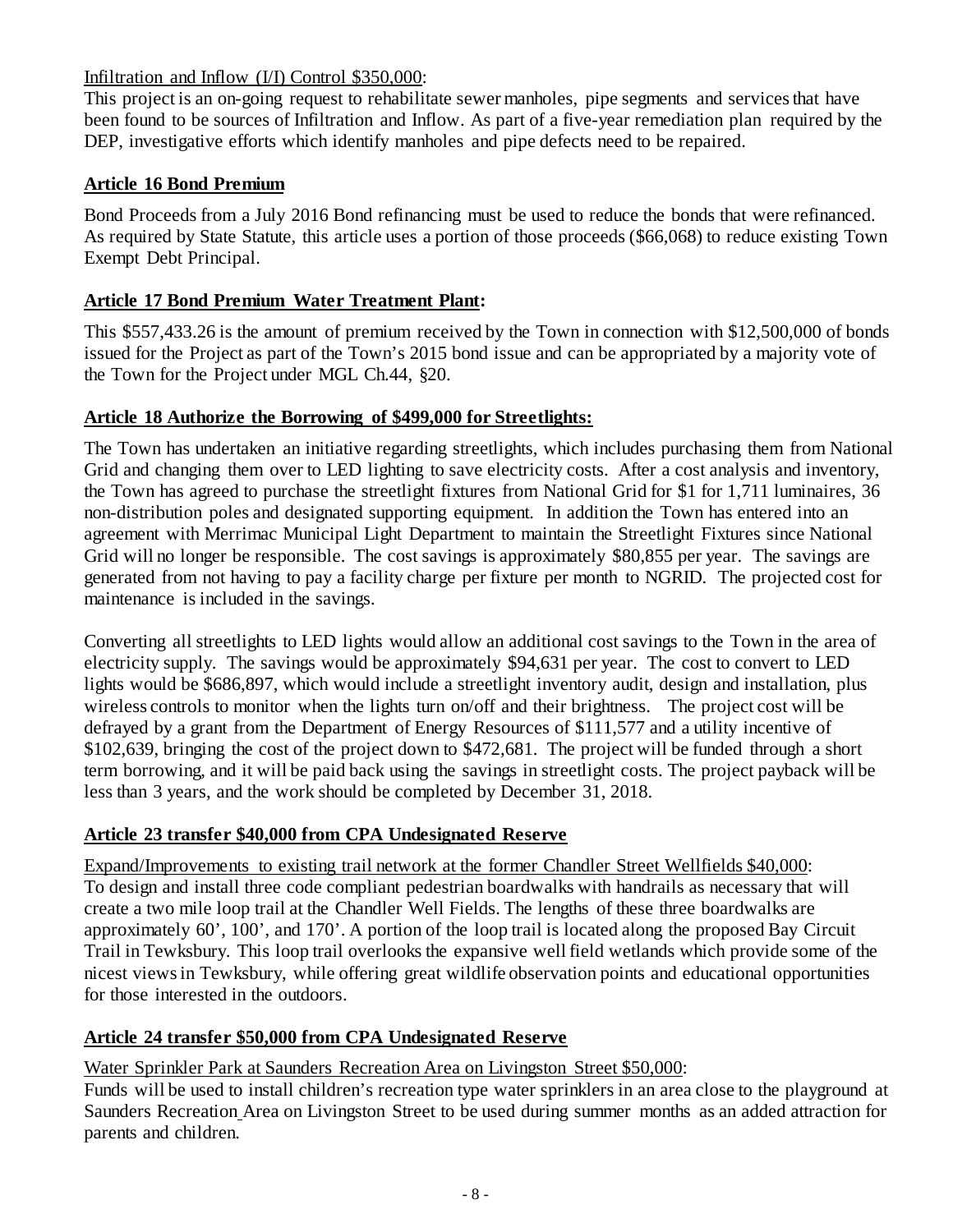# **Article 25 transfer \$115,000 from CPA Open Space Reserve**

### Fitness court at Saunders Recreation Area on Livingston Street \$115,000:

The Town received a \$10,000 grant from National Fitness campaign to install an outdoor fitness court near the children's playground at Saunders Recreation Area on Livingston Street. The fitness court is a bodyweight circuit training system for a full body workout designed for adults of all ages and abilities. It features 30 individual pieces of equipment, a shock-resistant sports flooring, and is comprised of exercise stations that allow for up to 28 individuals to use the Court at the same time. The fitness court is installed on 35'x32' space. Below are two pictures depicting what the Fitness Court will look like.



### **Article 26 transfer \$60,380 from CPA Undesignated Reserve**

### Chemically treat Long Pond and clear weeds, brush and other growth along Whipple Road and Mahoney Park \$60,380:

The proposed project has three components: 1) Continue the hydro raking efforts that began in 2017 at Mahoney Park. Hydro raking has substantially increased the viewshed of Long Pond from Mahoney Park as well as its recreational potential for Tewksbury residents. This additional hydro raking effort will create a permanent recreational park area for residents in Tewksbury to enjoy for kayaking, bird watching, fishing and picnicking. 2) Continue chemical treatment of the pond to restore its overall health. 3) Treat any invasive species that return after the hydro raking occurs to ensure that the view shed at Mahoney Park is permanent as well as to plant native species on the shoreline of Mahoney Park after hydro raking has occurred.

### **Article 27 transfer \$39,000 from CPA Undesignated Reserve**

### Restore "The Pines" State Hospital Historic Cemetery \$39,000:

The goal of this project is to enhance the use of the cemetery and its surroundings by removing fallen, broken, and dead trees from the pine banks that encapsulate the cemetery. This will prevent future damage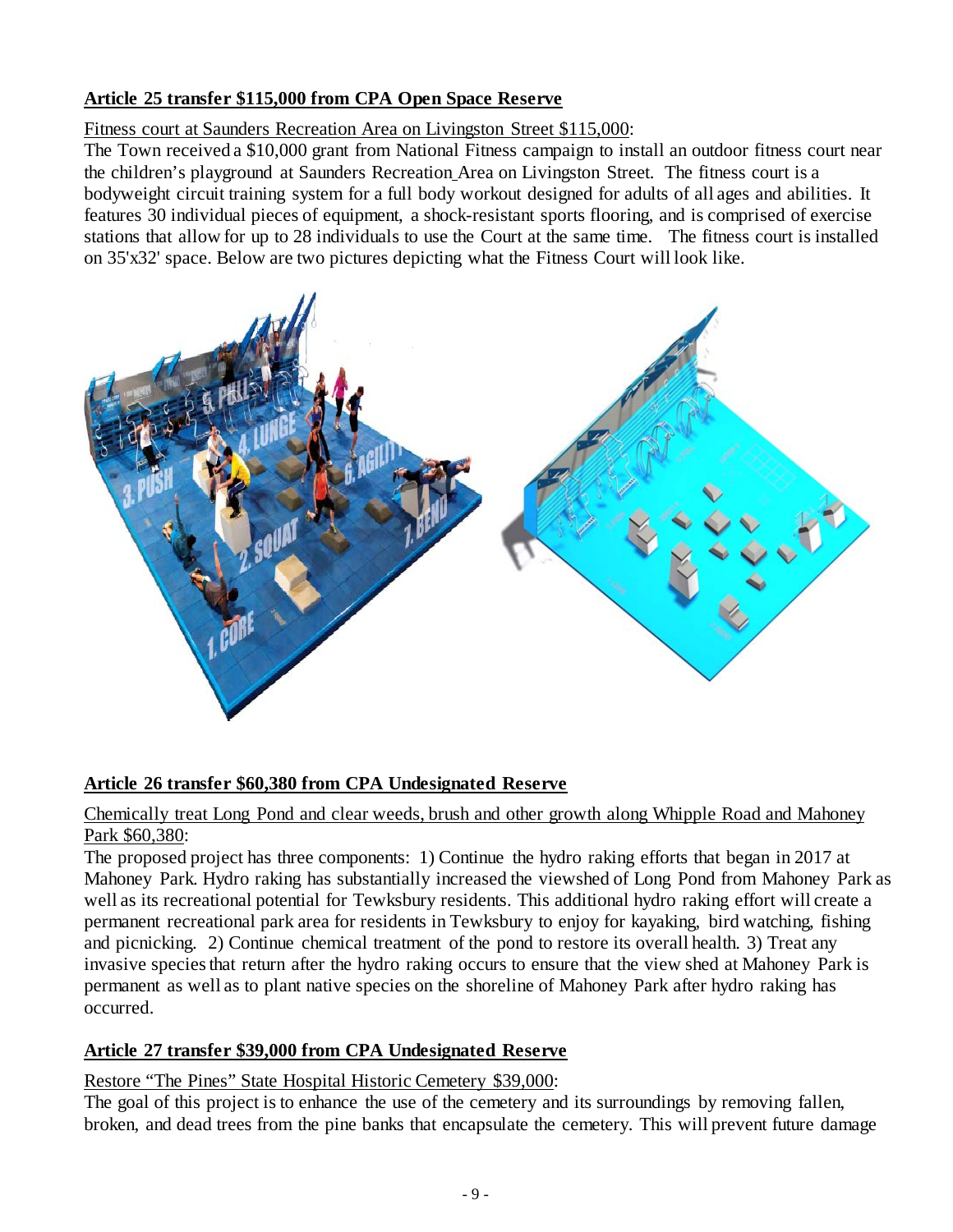to grave markers. The removal of dead or dying trees will make the cemetery favorable for continued restoration and create a welcoming space for those with family and friends buried at the cemetery.

### **Article 28 Authorize Board of Selectmen to acquire land for the Center Fire Station:**

As the Town continues to design and plan the construction of a new Center Fire Station, there may be a possibility of swapping, purchasing or leasing land to improve that project. This Article gives the Board of Selectmen the authority to move forward if an opportunity is presented.

#### **Article 29 Authorize Board of Selectmen to acquire any fee, easement, or other interest land for:**

This article authorizes the Board of Selectmen to obtain the necessary easements for the sidewalk and roadway reconstruction of South Street, Salem Road, and Main Street (Route 38), known as the Intersection Improvement Project. Any funds needed to acquire these easements will be paid from the Town Chapter 90 Funds.

### **Article 30 Street and/or Project Name and Numbering Requirements:**

This article reorganizes and clarifies the street naming; project naming and address numbering requirements for projects based upon recommendations from public safety officials and established standards. The authority for street and/ or project name and address numbering is vested with the Board of Selectmen. Past practices have led to housing developments in one section of Town having the same name as a street in another section of Town. Attempts have been made by project proponents in the past to establish their own internal unit number system that does not meet with the standards of public safety officials.

### **Article 31 Raise and Appropriate \$109,519:**

This article funds the first year of three years cost of living increases for non-union employees covered by the Personnel Bylaw. The first year cost is \$109,519; the projected second year cost is \$98,567 and the projected third year \$100,785 for a projected total three year cost of \$309,267. The highlights include a 2.5% salary increase for year 1 and 2.25% for years 2 and 3.

### **FURTHER DETAILED INFORMATION-CERTAIN SPECIAL TOWN MEETING ARTICLES Special Town Meeting Article 1**

#### **The following is a breakdown of the Line-Item funds will be transferred to**:

#### Finance Committee Reserve Fund \$31,700:

Each year the Finance Committee has a Reserve Fund Budget of \$75,000 to fund any budget short-fall that occur due to emergencies and unforeseen circumstances. The Finance Committee has expended \$59,069.85 so far from the Reserve Fund and has a balance of \$15,930.15 for the remainder of the Fiscal Year. This amount replenishes the Reserve Fund to allow the Finance Committee to address any issues that may arise during the remaining two months of the Fiscal Year.

#### Town Hall-Utilities \$15,000:

The cost of electric utilities is projected to exceed the budget. This budget funds utilities for the Town Hall, Center Fire Station and Town Hall Annex.

#### Town Hall-Non Energy Utilities \$8,300:

This Budget funds phone service for all Town Departments and is projected to be in deficit since unexpected wiring for the new phone system needed to be undertaken at the North Station.

#### Police-Capital Outlay \$56,100:

Funds will be used to purchase 58 Stop The Bleed Trauma & Bleeding Kits to be installed in all public buildings and schools to ensure prompt access to life-saving, easy-to-use hemorrhage control resources in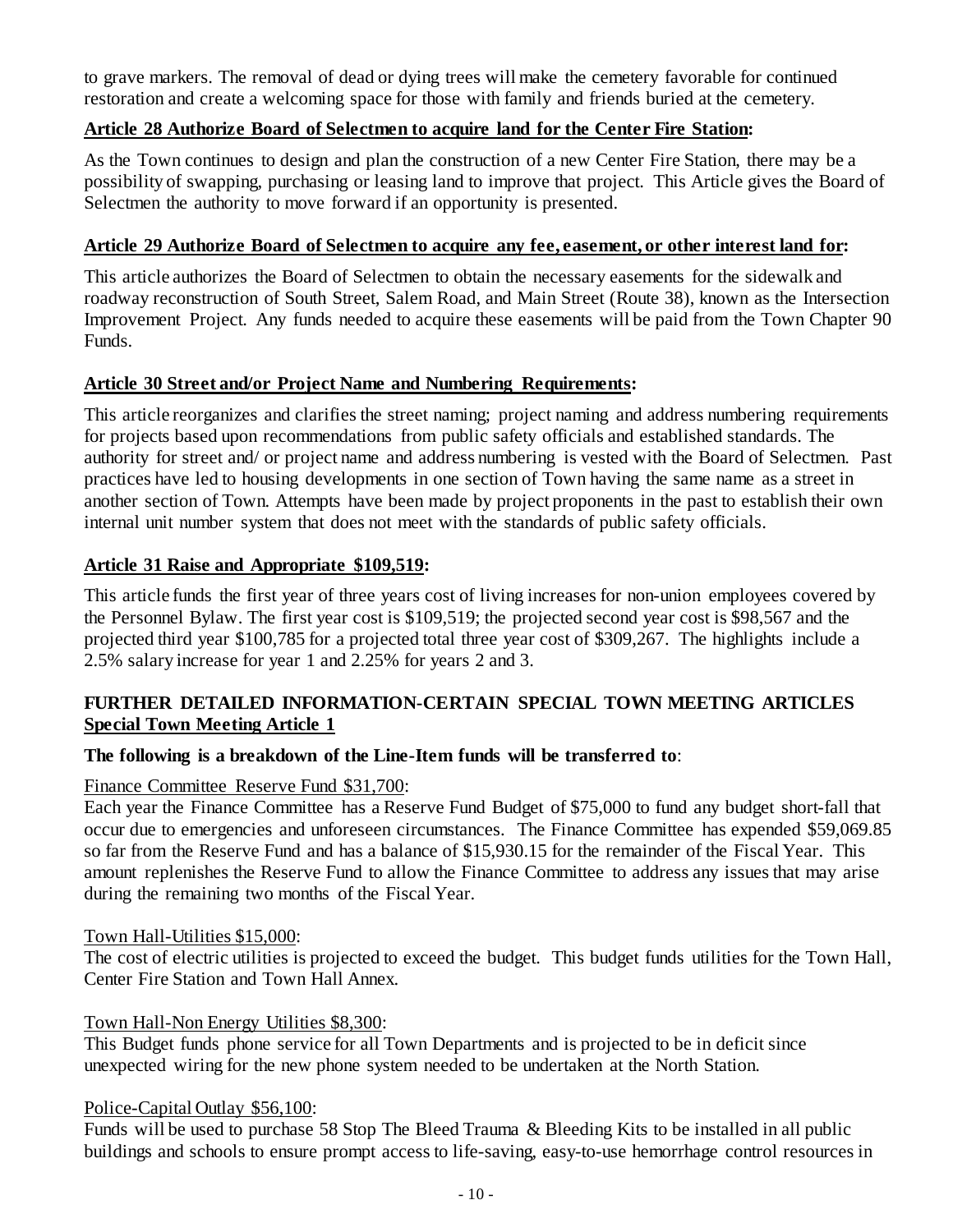case of a critical incident. In addition, funds will purchase combat bandages and tourniquets for all Police Officers to have available in case of a critical incident.

Schools Capital Outlay \$75,000:

Funding will be used to hire an outside agency to complete a security audit on the seven (7) schools.

### DPW Highway –Overtime \$30,000:

The anticipated deficit in Highway/Forestry Division Overtime is due to the number of late winter storms that caused many trees and tree limbs to fall within the Town's Right-of-Way. The extent of damage has resulted in higher emergency response time and time associated with on-going cleanup.

### DPW Fleet – Overtime \$25,550:

The Fleet Division's work load was impacted by the vacancy of (1) mechanic. The lack of staffing resulted in greater demand on the remaining staff. Staff could not keep pace with the work to ready seasonal equipment, make repairs and complete planned maintenance activities. Overtime was necessary to keep up with the demand for Police, Fire, DPW and Facilities and Grounds equipment.

#### Street Lighting-Utilities \$20,000:

The cost of operating street lights is projected to exceed the budget.

### Street Lighting-Professional Services \$60,000:

The Metropolitan Area Planning Council (MAPC) is administering the audit, design and construction process as well as the grant program for cities and towns, and it is very competitive. To move this project along, an audit of the streetlights is needed that will cost \$25,665 and design that will cost \$35,931.

#### Community Events-All Other \$7,500:

Funding was spent on various events throughout the Fiscal Year and additional funds are needed for the Memorial Day Parade and other Community Events that may take place prior to the End of the Fiscal Year.

#### Unclassified-Town Medicare \$5,000:

This account was not funded properly and this funding will address a projected deficit.

### Water Distribution-Overtime \$16,000:

To cover a deficit in Water Distribution Overtime due to the number and timing of emergency response to water breaks.

#### Water Treatment Plant -Overtime \$27,500:

Due to the extended periods of medical leave for several employees, shift coverage resulted in a deficit in Overtime.

#### Water Treatment Plant –Sick Leave Buyback \$7,500:

To cover costs associated with Terminal Pay benefits for the retirement of the Chief Operating Engineer at the Water Treatment Plant.

### **The following is a breakdown of the Line-Item funds will be transferred from**:

Accounting -Salaries \$2,800:

Funding is available since an Intern was not utilized in FY18 but instead an individual from the Senior Tax Relief Program.

#### Accounting-Munis Software \$7,375: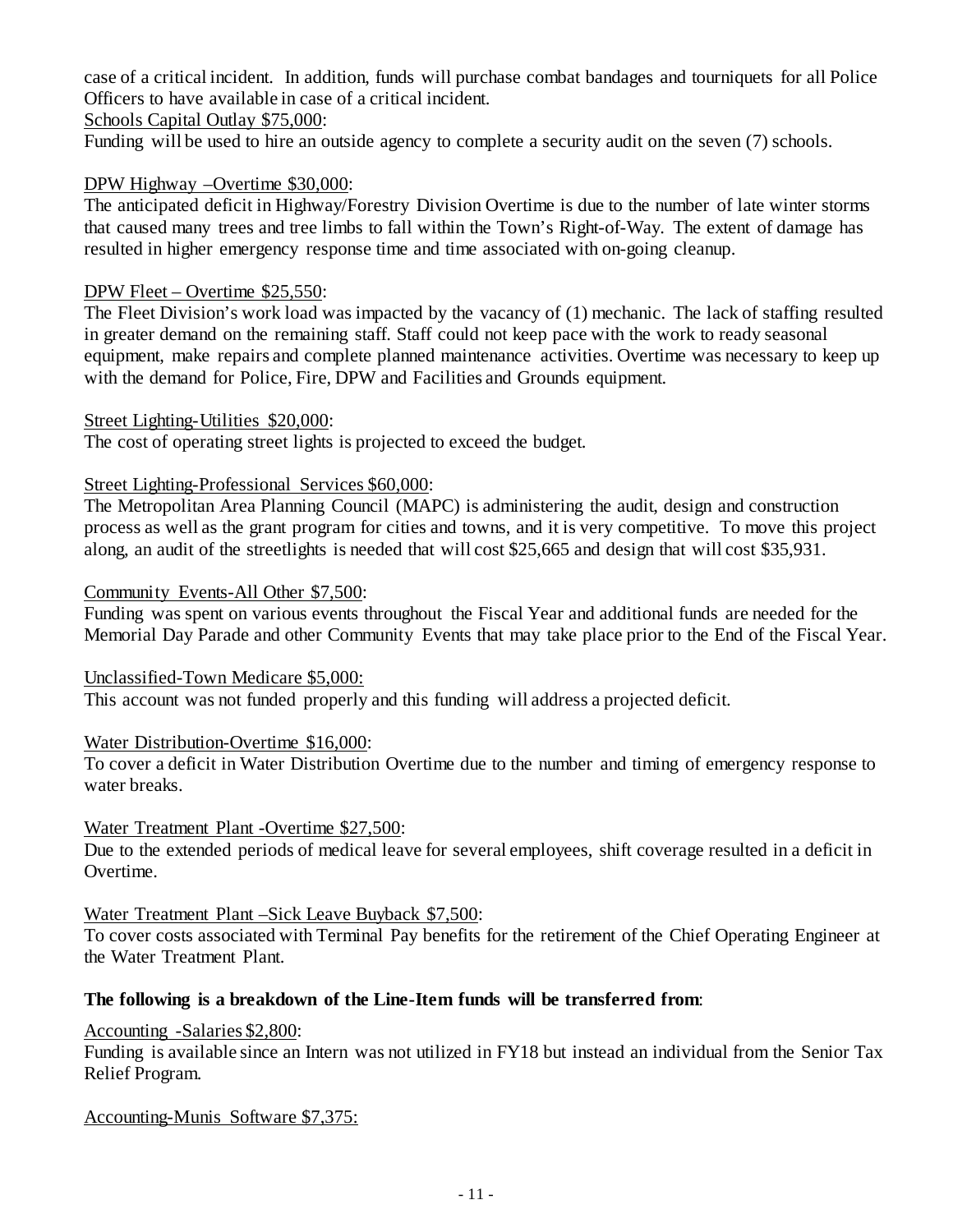Since a module was removed Fixed Asset Application from the Town's financial software it saved the amount listed above.

Assessors-Salaries \$10,800:

Funds are available since a position was vacant for part of the Fiscal Year.

Assessors-Professional Services \$4,000: Funds are available since Appraisal Services during the Fiscal Year cost less than budgeted.

Treasurer-Office Supplies \$3,000: Funds are available since forms and supplies during the Fiscal Year cost less than budgeted.

Treasurer-Capital (Printer) \$1,950: A new printer purchased during the Fiscal Year cost less than budgeted allowing fund to be available.

Town Clerk-Capital (Voting Tabulators) \$3,968: Funds are available since new voting tabulators purchased during the Fiscal Year cost less than budgeted.

Town Clerk-Capital (Dog License Software) \$2,000: Funds are available since a Dog License Software that was budgeted but not purchased.

Fire-Communications \$8,300:

A Town Meeting Article funded Communications Upgrades and the funds within the budget were not needed, which allowed them to become available for transfer.

Emergency Management-Part Time Salary \$1,653: We have not hired an Emergency Management Director, which allowed for the surplus of funds.

Emergency Management -Professional Services \$3,850: After funding the maintenance contracts with this line-item, surplus funds are projected to be available.

Emergency Management -Communications \$500: We have not hired an Emergency Management Director, which allowed for the surplus of funds.

Emergency Management -All Other \$500: We have not hired an Emergency Management Director, which allowed for the surplus of funds.

Emergency Management -Maintenance Supplies \$1,000: We have not hired an Emergency Management Director, which allowed for the surplus of funds.

Emergency Management -Other Supplies \$1,200: We have not hired an Emergency Management Director, which allowed for the surplus of funds.

DPW Engineering-Regular Salaries \$10,000:

Since we have had employee turnover within the Department and a Project Manager position not filled immediately, surplus funds are projected to be available.

DPW Highway-Regular Salaries \$20,000:

Since we have had employee turnover within the Department and positions were not filled immediately, as well as an employee on unpaid leave, surplus funds are projected to be available.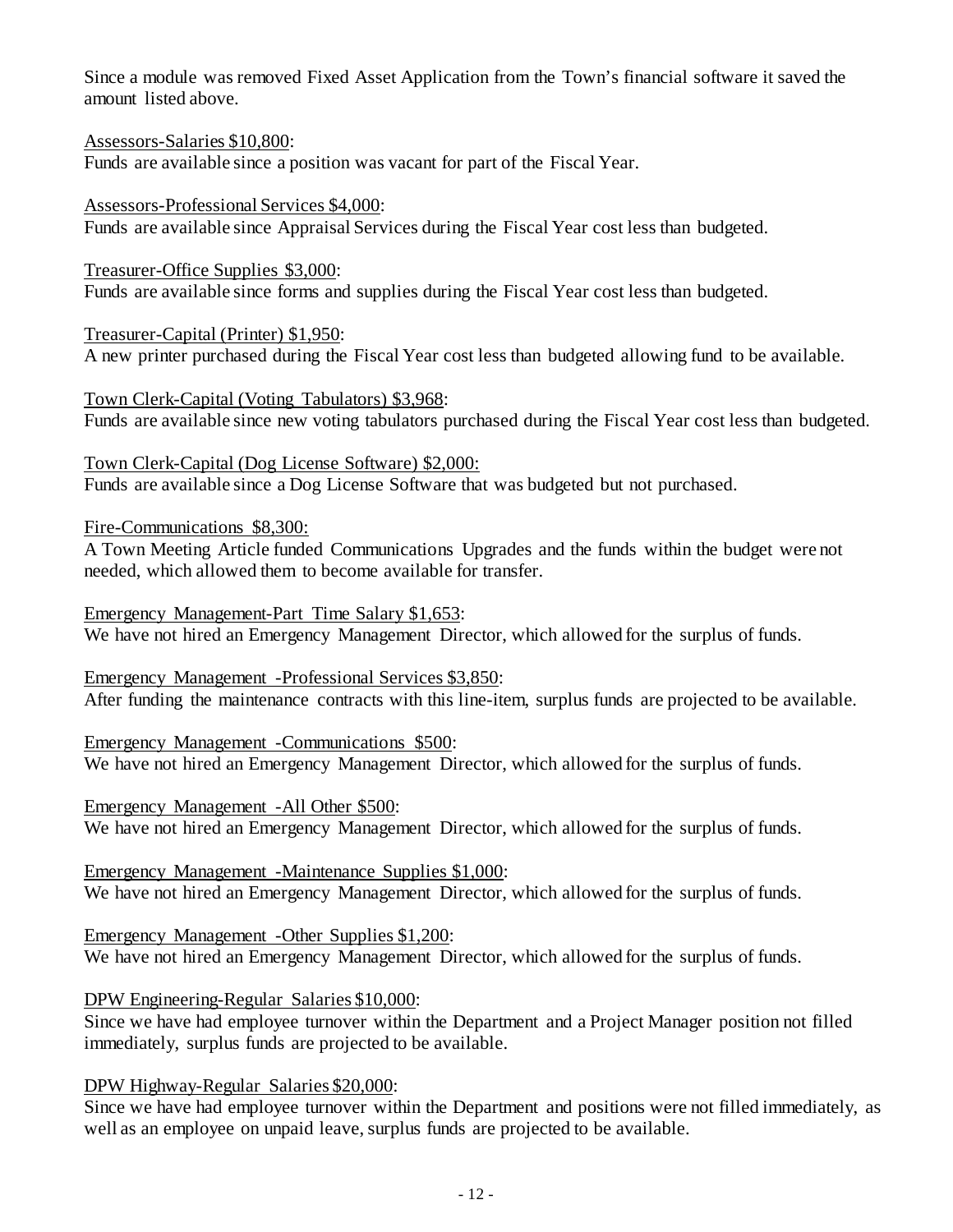#### DPW Fleet-Regular Salaries \$20,550:

Since we have had employee turnover within the Department and a Motor Equipment Repairman vacancy not filled immediately, surplus funds are projected to be available.

#### DPW Fleet-Gas/Diesel \$5,000:

Funds are available since fuel prices and usages were lower than anticipated.

#### Essex North Shore Agricultural & Tech. School \$21,600:

Funding is available since fewer students attend the school and the assessment was less than projected in the FY18 budget.

#### Unclassified-Town Unemployment \$13,000:

There is a projected surplus since there are no employees collecting unemployment benefits.

#### Unclassified-Property & Liability Insurance \$32,786:

There is a surplus since the actual insurance premium was less than projected due to premium credits.

#### Unclassified-Town Health Insurance \$81,000:

There is a projected surplus since the estimated number of employees to enroll into certain plans was less than anticipated.

#### Unclassified-School Health Insurance \$75,000:

There is a projected surplus since the estimated number of employees to enroll into certain plans was less than anticipated.

### 5/4/16 STM (Article #6)-Constellation Energy \$2,318:

Funds are available since there was a saving in the amount settled upon for an outstanding invoice.

#### Water Distribution-Regular Salaries \$6,000:

Since we have had employee turnover within the Department and the Assistant DPW Director's vacancy (which is partially paid from this line-item) was not filled immediately, surplus funds are projected to be available.

#### Water Distribution-Leases & Contracts \$10,000:

Funds are available since there was a savings from hiring private contractors and paying Police details

#### Water Treatment Plant-Regular Salary \$15,000:

Since we have had employee turnover within the Department, the Assistant DPW Director's vacancy (which is partially paid from this line-item) was not filled immediately, and the new Chief Operator's salary is less than the employee who recently retired, surplus funds are projected to be available.

#### Water Treatment Plant-Energy Utilities \$10,000:

Funds are available since utility costs and usages were lower than anticipated.

Water Treatment Plant-Chemicals \$10,000:

Funds are available since chemical costs and needs were lower than anticipated.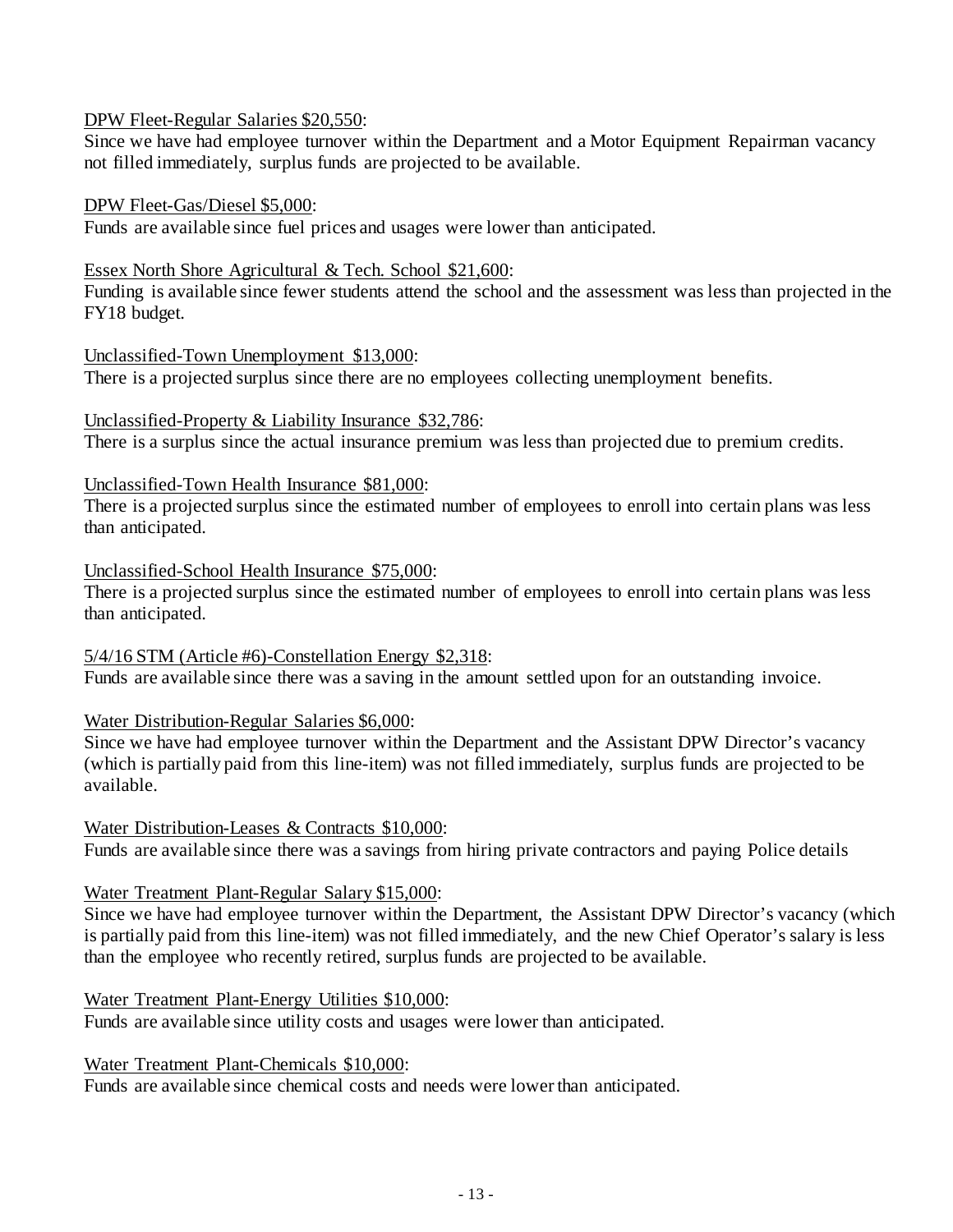### **Article 2 Snow and Ice**

### **The following is a breakdown of the Line-Item funds will be transferred to**:

DPW Snow & Ice-Salaries \$88,000 and DPW Snow & Ice-Operating Various Accounts \$631,000:

Funds are needed to cover the cost of snow and ice operations for Fiscal Year 2018 which is in deficit due to the number of events this year.

### **The following is a breakdown of the Line-Item funds will be transferred from**:

July 1, 2017 Certified Free Cash (Surplus Revenue) \$600,000:

In accordance with the Financial Policy of the Board of Selectmen \$600,000 from Certified Free Cash is set aside each year for a potential snow and ice deficit. This funding represents the Free Cash set aside.

Unclassified-Town Health Insurance \$119,000:

There is a projected surplus since the estimated number of employees to enroll into certain plans was less than anticipated.

### **Town of Tewksbury Overall Financial Management Policies**

### **Introduction**

The following financial principles set forth the broad framework for overall fiscal planning and management of the Town of Tewksbury's resources. In addition, these principles address both current activities and longterm planning. The principles are intended to be advisory in nature and serve as a point of reference for all policy-makers, managers and advisors. It is fully understood that Town Meeting retains the full right to appropriate funds and incur debt at levels it deems appropriate, subject of course to statutory limits such as Proposition 2 ½. The principles outlined in this policy are designed to ensure the Town's sound financial condition now and in the future. Sound Financial Condition may be defined as:

- Cash Solvency the ability to pay bills in a timely fashion
- Budgetary Solvency the ability to annually balance the budget
- Long Term Solvency the ability to pay future costs
- Service Level Solvency the ability to provide needed and desired services

It is equally important that the Town maintain flexibility in its finances to ensure that the Town is in a position to react and respond to changes in the economy and new service challenges without measurable financial stress.

#### **Definitions**

Fund Balance – The difference between assets and liabilities reported in a governmental fund. Also known as fund equity.

Undesignated Fund Balance – Monies in the various government funds as of June 30 that are neither encumbered nor reserved, and are therefore available for expenditure once certified as part of free cash.

Stabilization Fund – A fund designed to accumulate amounts for capital and other future spending purposes, although it may be appropriated for any lawful purpose (MGL Ch. 40 §5B). Communities may establish one or more stabilization funds for different purposes and may appropriate into them in any year an amount not to exceed ten percent of the prior year's tax levy. The total of all stabilization fund balances shall not exceed ten percent of the community's equalized value, and any interest shall be added to and become a part of the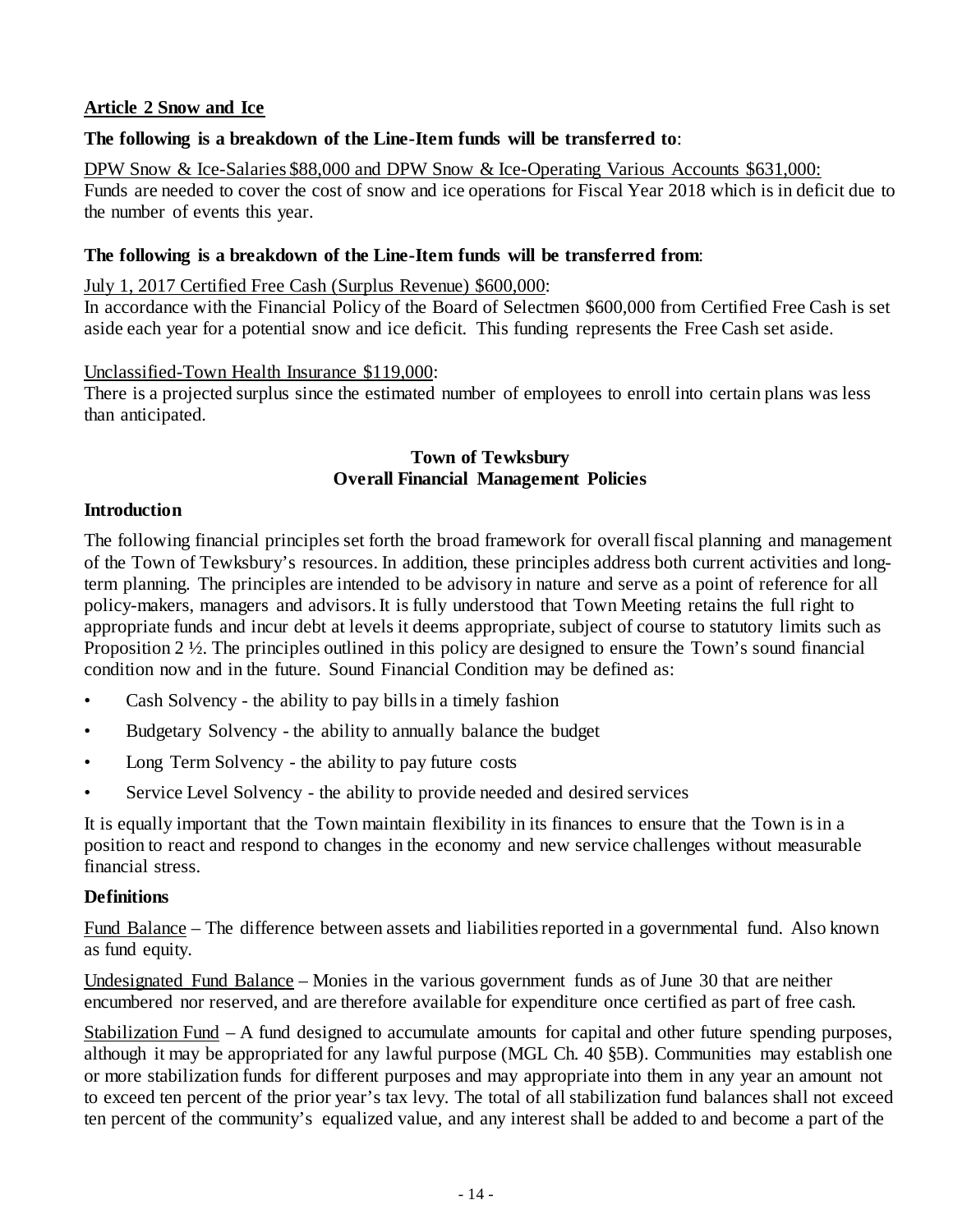funds. A two-thirds vote of town meeting or city council is required to establish, amend the purpose of, or appropriate money into or from the stabilization fund.

Free Cash (Also Budgetary Fund Balance) – Remaining, unrestricted funds from operations of Policy Statements the previous fiscal year including unexpended free cash from the previous year, actual receipts in excess of revenue estimates shown on the tax recapitulation sheet, and unspent amounts in budget lineitems. Unpaid property taxes and certain deficits reduce the amount that can be certified as free cash. The calculation of free cash is based on the balance sheet as of June 30, which is submitted by the community's auditor, accountant, or comptroller. Important: free cash is not available for appropriation until certified by the Director of Accounts.

Overlay Surplus – Any balance in the overlay account of a given year in excess of the amount remaining to be collected or abated can be transferred into this account. Within ten days of a written request by the chief executive officer of a city or town, the assessors must provide a certification of the excess amount of overlay available to transfer, if any. Overlay surplus may be appropriated for any lawful purpose. At the end of each fiscal year, unused overlay surplus is "closed" to surplus revenue; in other words, it becomes a part of free cash.

Net Assets Unrestricted (formerly Retained Earnings) – An equity account reflecting the accumulated earnings of an enterprise fund that may be used to fund capital improvements, to reimburse the general fund for prior year subsidies, to reduce user charges and to provide for enterprise revenue deficits (operating loss).

Recurring Revenue Source  $-A$  source of money used to support municipal expenditures, which by its nature can be relied upon, at some level, in future years.

Non-Recurring Revenue Source – A one-time source of money available to a city or town. By its nature, a non-recurring revenue source cannot be relied upon in future years. Therefore, such funds should not be used for operating or other expenses that continue from year-to-year.

Policy Statements:

- 1. The Town Manager shall annually prepare a balanced budget and comprehensive Budget Message as required by state law town charter and by-laws.
- 2. Budgets will be established, and funds managed, using "generally accepted" accounting principles.
- 3. Finances will be managed to maintain financial stability over the long term.
- 4. Maintain facilities and provide services at a level that will ensure the public well-being and the safety of residents.
- 5. The town will avoid budgetary procedures that balance current expenditures at the expense of meeting future year's expenses, such as postponing expenditures, accruing future years' revenues, or rolling over short-term debt.
- 6. Ongoing operating costs will be funded by ongoing operating revenue sources. This protects the Town from fluctuating service levels and avoids concern when one-time revenues are reduced or removed. In addition:
	- a. Fund Balances such as Certified Free Cash, Stabilization Fund, Overlay Surplus and Water and Sewer Net Assets Unrestricted (formerly Retained Earnings) should be used only for one-time expenditures such as capital improvements, capital equipment and unexpected or extraordinary expenses. In all cases, use of Fund Balances should be avoided for routine and recurring operational expenses.
	- b. Annually, after Free Cash Certification:
		- At least \$600,000 will be set aside for potential snow and ice deficit;